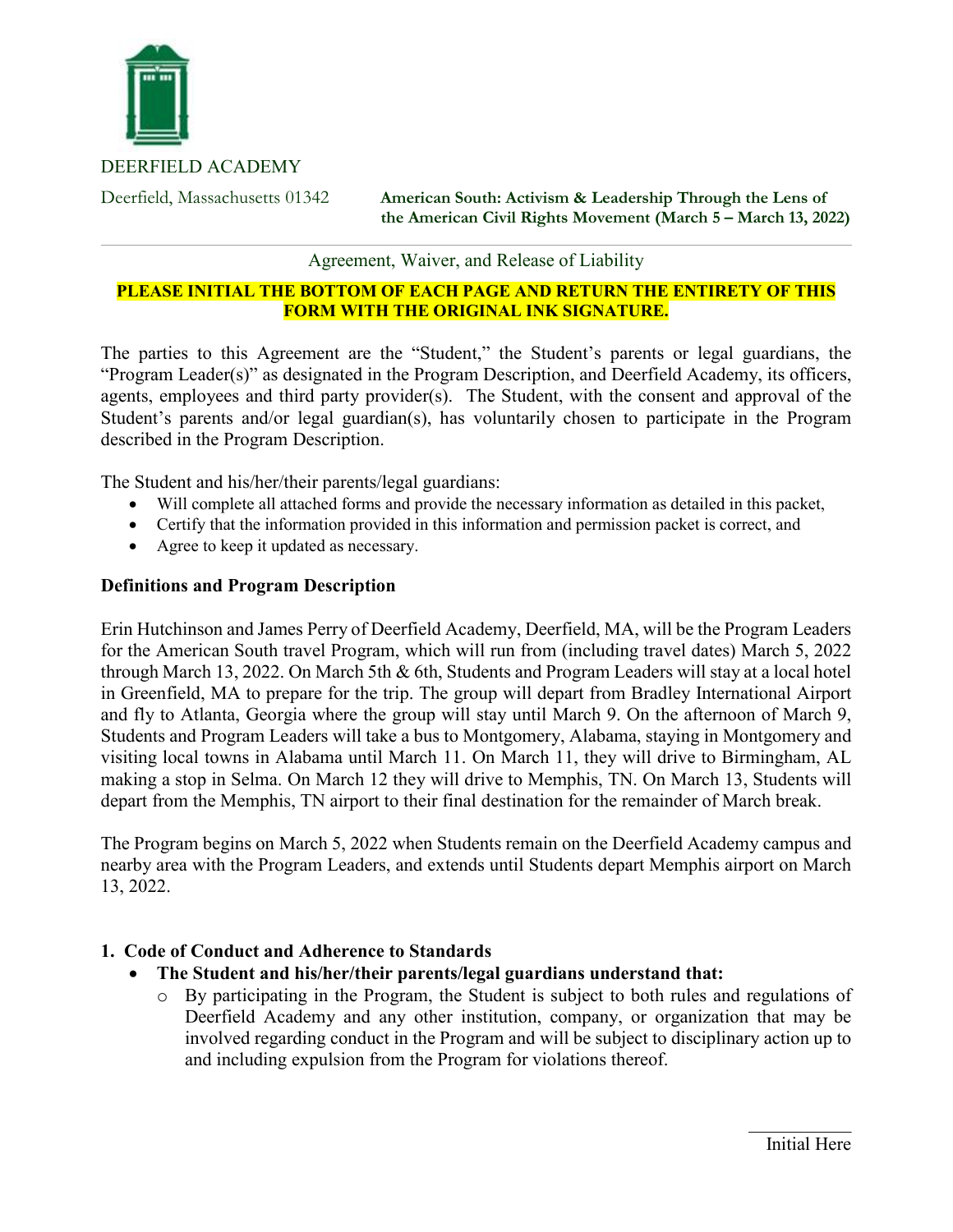- o Consumption of nonprescriptive drugs will not be tolerated.
- o Consumption of alcohol will not be tolerated.
- o Use of tobacco products will not be tolerated.

## • **The Student agrees:**

- o To abide by all policies, rules, and regulations of Deerfield and any other entity involved in the program and the laws of the United States.
- o To obey all directives issued by Deerfield, the Program Leader(s), and any associated individuals, institutions, or organizations.
- o To fully comply with any local, state or federal regulations, vendor requests, Deerfield Academy policies, or Program Leader directives related to COVID-19 risk mitigation strategies including but not limited to mask policies, testing requirements, hand hygiene, physical distancing, or other Nonpharmaceutical Interventions (NPIs).

# **2. Program Participation**

- The Student is expected to participate in all activities that are part of the Program, including assigned preparatory and/or post-program work.
- The Student and his/her/their parents/legal guardians understand that failure to do so may result in the Student's termination from the Program.

## **3. Program Modification and Cancellation**

The Student and his/her/their parents/guardians understand and agree that Deerfield reserves the right to cancel or modify the Program before or during its operation for any reason including, but not limited to, emergencies, low enrollment, unavailability of one or more facilities or personnel, concerning public health indicators, new public health guidance, and changed conditions.

## **4. Termination of Participation**

- The student understands and agrees that, while participating in the Program, he/she/they will not engage in inappropriate conduct, including, but not limited to, the use of physical or verbal threats or violence, open abuse of the customs or mores of the community, or unauthorized absences from activities.
- The Student and his/her/their parents/legal guardians:
	- o Understand that, in its sole discretion, Deerfield or the Program Leader(s) may terminate the Student's participation in the Program at any time, including before departure or during the Program. Reasons for termination may include, but are not limited to, inappropriate conduct or other behavior by the Student deemed detrimental to the best interest of the Program, an accusation of a violation of the Academy's Rules and Expectations, emergencies, or health or safety conditions or considerations. Removal for disciplinary reasons may lead to disciplinary action upon return to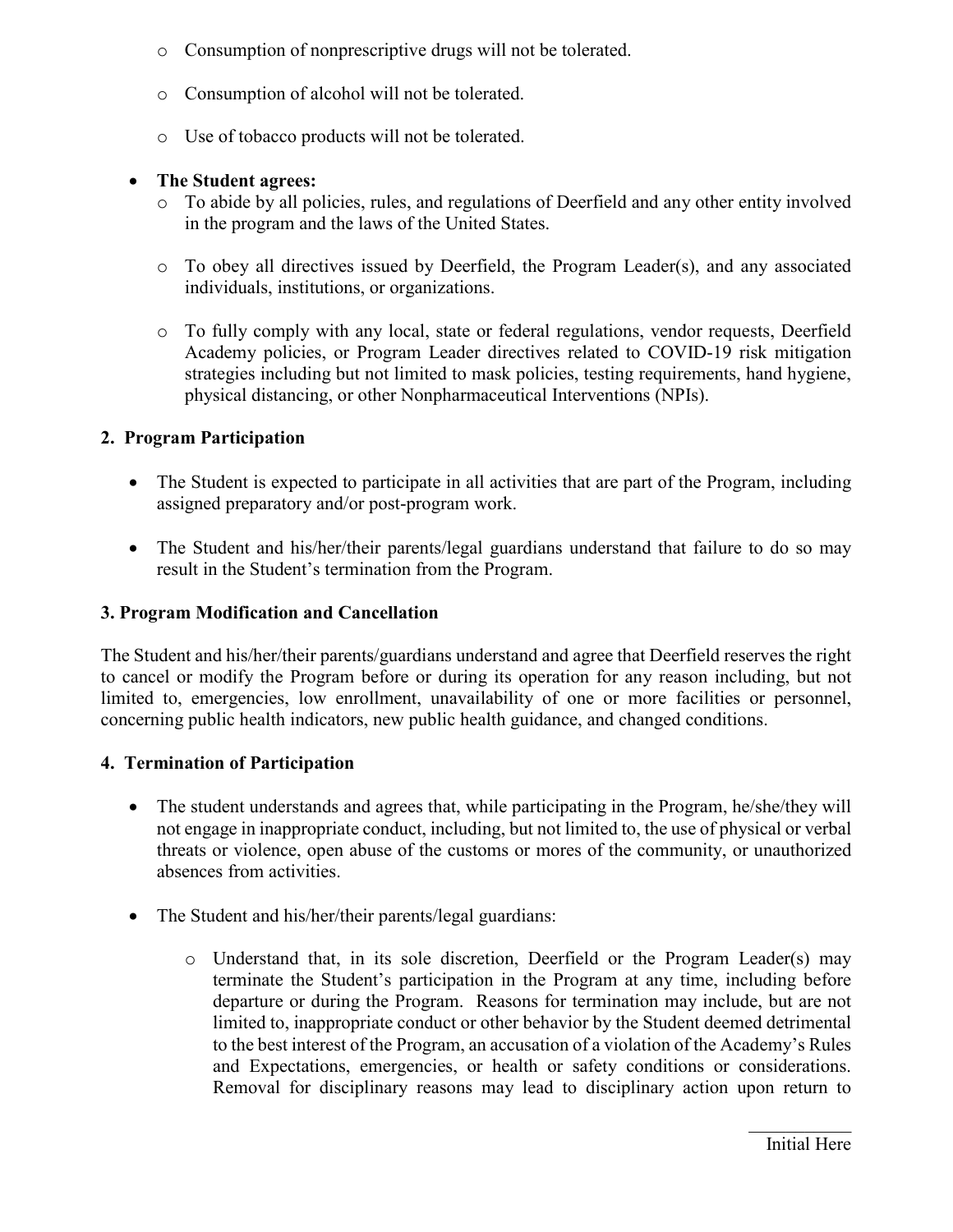Deerfield, with the full range of responses to infractions up to and including dismissal. Due to the nature of the program there are no appeal rights to a termination decision.

- o Agree that, if the Student's conduct should cause him/her/them to be removed from the Program, the Student and his/her/their parents/legal guardians will bear the costs of return transportation. Such termination shall not diminish or otherwise alter the Student's and parents'/legal guardians' obligation to make any payment required for the Program, and Deerfield shall not be required to make any refund. Deerfield's disciplinary process need not be followed to terminate a student from the program. The Program Leader(s) or Deerfield may make a unilateral decision at any time if there is a reasonable belief that inappropriate behavior has occurred.
- o Acknowledge and agree that, a student who tests positive for COVID-19 will be required to isolate and unable to continue their participation in the program. If a student is unable to continue participation due to COVID-19, the Academy will use good faith efforts to seek a refund of costs not expended and the student and their family will be entitled to a refund of the funds recouped by the Academy. Families will be responsible for any costs associated with isolation or quarantine. A parent or guardian, or their designee, will be required to travel to the program location and take responsibility for supervision and care of a student in isolation within 48 hours of being notified. Currently most airlines do not allow anyone who has tested positive in the previous ten days to fly, so families should be prepared for an extended isolation at the trip location or be prepared to transport the student via automobile.

# **5. Acknowledgement of Risk**

- The Student and his/her/their parents/legal guardians:
	- o Understand that travel generally and the activities associated with it and with the Program present risks to the Student personally and to his/her/their property, some of which may result in serious personal injury or death, and that these risks can be a consequence of not only the Student's actions or negligence but also the actions or negligence of others (including but not limited to the program leaders or other attendees), or travel conditions or equipment.
	- o Understand that travel presents additional risks, which can include, among other things, unfamiliar or different terrain, climate, food and drink, customs, laws, social and sexual mores, safety practices and regulations, communications, criminal and law enforcement activities, acts of war or terrorism, disability access, driving practices, disease risks, and access to or the provision of health care. Acknowledge that they are responsible for evaluating the risks that the Student may face and agree that any activities that Student may take part in, whether as a component of the Program or separate from it, will be considered to have been undertaken with the Student's and his/her/their parents'/legal guardians' approval and understanding of any and all risks involved. This includes, without limitation, risks associated with the consumption of alcoholic beverages, use of illegal drugs in any form and injury or death from causes such as traffic accidents, negligence, crime, assault, and/or theft.
	- o Acknowledge that Deerfield or its officers, agents, employees, and third party provider(s) are not responsible for any personal injury, loss, or damage to the Student's person or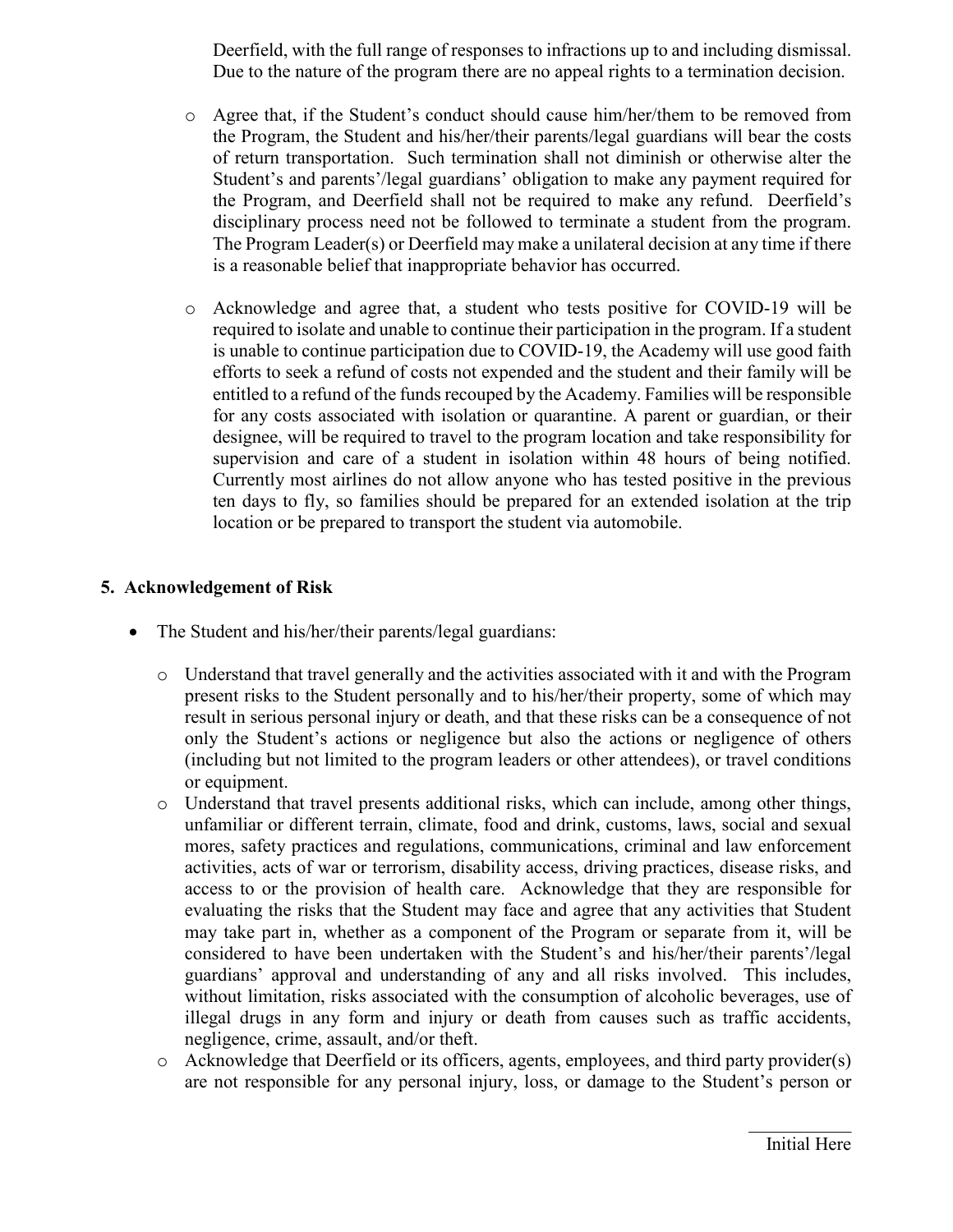property, whether resulting from acts or omissions of any persons or entities, from the operation or condition of facilities or premises, from acts of war or terrorism, or from acts of God or nature.

o Understand and acknowledge risks, both direct and indirect, related to travel during the COVID-19 pandemic. Given the unknown nature of COVID-19, it is not possible to fully list each and every individual risk of contracting COVID-19, nevertheless some of the generally understood risks are; acute respiratory failure, pneumonia, acute respiratory distress syndrome, acute liver injury, blood clots, acute cardiac arrest, injury, secondary infection, acute kidney injury, septic shock, disseminated intravascular coagulation, pediatric multisystem inflammatory syndrome and death. The risk of becoming exposed to or infected by COVID-19 while traveling with the Academy may result from the actions, omissions, or negligence of myself and others, including, but not limited to the Released Parties. The Student and his/her/their parents/legal guardians recognize that the Academy cannot limit all potential sources of COVID-19 infection. No party related to the Academy, including the Released Parties, has made any representations regarding the safety of, or the risks of travel. Students and their parents/guardians must rely instead on their own judgment as to whether to undertake the risks. They voluntarily assume full responsibility for any and all risks of illness or injury associated with my exposure to COVID-19.

| The potential activities students may participate in are: |                                                                                                                                                                                                                                                                                                                                                                                                                                                                                                                                                                                                                                                                                                                                                                                                                                                                                                                                                                                                                                                                                                                                                                                                                                                                                              |  |  |
|-----------------------------------------------------------|----------------------------------------------------------------------------------------------------------------------------------------------------------------------------------------------------------------------------------------------------------------------------------------------------------------------------------------------------------------------------------------------------------------------------------------------------------------------------------------------------------------------------------------------------------------------------------------------------------------------------------------------------------------------------------------------------------------------------------------------------------------------------------------------------------------------------------------------------------------------------------------------------------------------------------------------------------------------------------------------------------------------------------------------------------------------------------------------------------------------------------------------------------------------------------------------------------------------------------------------------------------------------------------------|--|--|
| Transportation                                            | Students and Program Leaders will travel via plane at the start and end of the trip. Students may<br>use the following types of transportation: vans, SUV's, private and public buses, trains, trollies,<br>taxis, Ubers/Lyft, bicycles, rollerblades, and walking in urban and rural areas.                                                                                                                                                                                                                                                                                                                                                                                                                                                                                                                                                                                                                                                                                                                                                                                                                                                                                                                                                                                                 |  |  |
| Accommodation                                             | During the start of the program, Students and Program Leaders will stay at a local hotel in<br>Greenfield, MA to prepare for the trip. While traveling in the American South, Students and<br>Program Leaders will stay in hotels.                                                                                                                                                                                                                                                                                                                                                                                                                                                                                                                                                                                                                                                                                                                                                                                                                                                                                                                                                                                                                                                           |  |  |
| <b>Activities</b>                                         | The majority of the time students will be exploring cities and landmarks by foot, meeting leaders,<br>and participating in conversations with representatives of different organizations. Students will<br>also participate in a service project that may require strenuous work, and a day in a local park where<br>they may bike, walk, rollerblade, or play sports.<br>Specific activities may include but are not limited to the following:<br>Meeting with community members and professionals focused on the topics of leadership,<br>$\bullet$<br>activism and the civil rights movements<br>Visiting historic sites<br>٠<br>Spending time in public spaces such as downtown in cities, parks, restaurants, cafes and<br>$\bullet$<br>historic landmarks<br>Hiking<br>٠<br>Community Service<br>٠<br>Interviews<br>$\bullet$<br>Riding public transportation with and without an adult<br>$\bullet$<br><b>Bike</b> tours<br>Swimming in pools at hotels<br>$\bullet$<br>Using gym and fitness centers at hotels<br>$\bullet$<br>During unsupervised free time, students will have the primary responsibility to use good judgment<br>and manage risk appropriately.<br>The above list is not exclusive and other activities may be added at the discretion of the Program<br>Leaders. |  |  |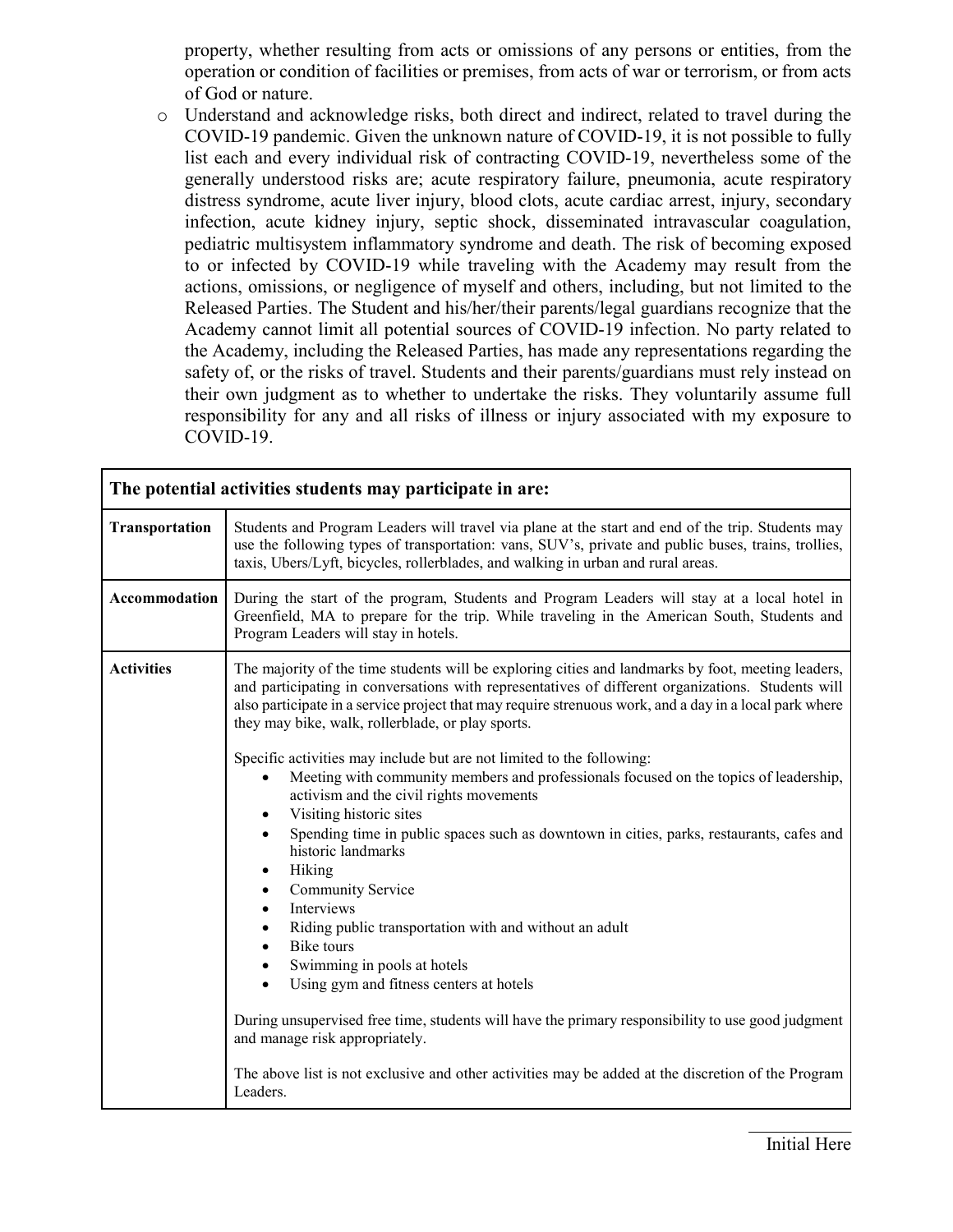| <b>Potential</b>  | We strongly recommend consulting the Center for Disease Control and Prevention website |  |  |
|-------------------|----------------------------------------------------------------------------------------|--|--|
| <b>Biological</b> | (www.cdc.gov) for specific information, vaccination recommendations, and other risk    |  |  |
| <b>Hazards</b>    | management tools. Travel during the COVID 19 pandemic comes with additional risks and  |  |  |
|                   | recommendations outlined by the CDC<br>$(htips://www.cdc.gov/coronavirus/2019-$        |  |  |
|                   | ncov/travelers/travel-during-covid19.html).                                            |  |  |
|                   |                                                                                        |  |  |

## **6. Release of Claims**

In consideration of Deerfield accepting the Student into the Program, the Student, his/her/their heirs, executors, administrators, representatives, successors and assigns, and the Student's parents or legal guardians, hereby release, discharge, hold harmless, indemnify and defend Deerfield, its officers, trustees, faculty, employees, agents, third party provider(s) and representatives (hereafter "Released Parties") from:

- any and all claims that may arise from any cause whatsoever and wherever, whether resulting from acts or omissions of any persons or entities, from the operation or condition of facilities or premises, from acts of war or terrorism, or from acts of God or nature, or risks associated with the consumption of alcoholic beverages, use of illegal drugs in any form and injury or death from causes such as traffic accidents, crime, intentional torts, assault and theft;
- responsibility for any accident, illness, injury, or any other damage or consequence arising or resulting directly or indirectly from the Student's participation in the Program;
- any liability, damage, or injury that may be caused by Student's negligence or willful acts committed prior to, during or after participation in the Program; and any liability, damage, or injury caused by the intentional or negligent acts or omissions of any other participant in the Program, or caused by any other person;
- any and all legal claims which may arise from or relate to the COVID-19 virus, including but not limited to any negligent act or omission by the Released Parties and discharge the Released Parties from liability for any accident, illness, injury, loss or damage to personal property, or any other consequence arising or resulting directly or indirectly from the COVID-19 virus.

### **7. Activities Outside Program**

If the Student arrives before the start of the Program, chooses to remain at the Program location or elsewhere after the Program ends, or should the Student leave the Program voluntarily or involuntarily, the Student will not be, or will cease to be, a participant in the Program and his or her or their parents/legal guardians and the student will be fully responsible for his/her/them self.

### **8. Acknowledgement of Privacy Practice**

I hereby acknowledge that I have received a Notice of Privacy Practices that describes how the Health Services of Deerfield Academy may use and disclose my child's health information. I give permission to Medical Director, previously described program leaders, or other chaperones to disclose such information to facilitate medical treatment. The Notice of Privacy Practices is posted at

[https://deerfield.edu/wp-content/uploads/2021/08/2021\\_22-NOTICE-OF-PRIVACY-PRACTICES.pdf](https://deerfield.edu/wp-content/uploads/2021/08/2021_22-NOTICE-OF-PRIVACY-PRACTICES.pdf) Furthermore, we hereby authorize the previously detailed program leaders, or other chaperones of the trip, to execute and deliver any and all medical permission or releases for said student while engaged on said trip.

### **9. Severability**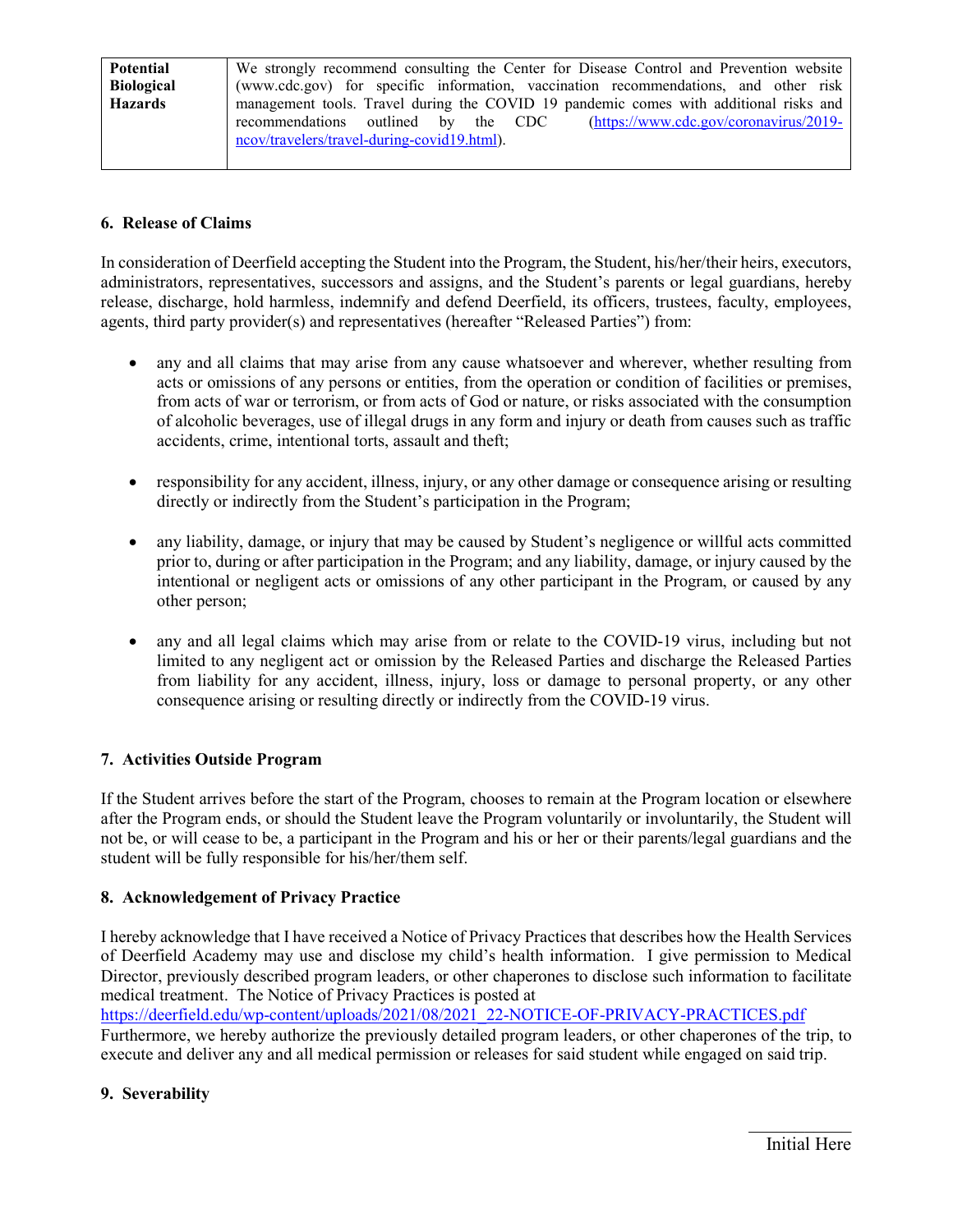It is understood and agreed that, if any provision of this Agreement or the application thereof is held invalid, the invalidity shall not affect other provisions or applications of this Agreement which can be given effect without the invalid provisions or applications. To this end, the provisions of this Agreement are declared severable.

#### **10. Construction and Scope of Agreement**

The language of all parts of this Agreement shall in all cases be construed as a whole, according to its fair meaning, and not strictly for or against any party. This Agreement, with the Program Description and forms, is the entire and complete agreement of the parties relating in any way to the subject matter hereof. This Agreement supersedes any earlier written or oral understandings or agreements between the parties. It is further agreed that should a claim, action or controversy arise concerning the program or the student the jurisdiction and venue of any shall be Franklin County, Massachusetts and shall be construed pursuant to Massachusetts law.

I understand that the Student's participation in this trip is not mandatory. By signing this form, I acknowledge that I have had the opportunity to ask questions and obtain whatever information I required to fully inform myself about this trip.

| Student signature                             | Date |
|-----------------------------------------------|------|
| Parent/Legal Guardian signature               | Date |
|                                               |      |
| Parent/Legal Guardian Name (printed)          |      |
| Address of Parent/Legal Guardian              |      |
| Contact Phone Number of Parent/Legal Guardian |      |
| Parent/Legal Guardian signature               | Date |
| Parent/Legal Guardian Name (printed)          |      |
| Address of Parent/Legal Guardian              |      |
| Contact Phone Number of Parent/Legal Guardian |      |

Initial Here